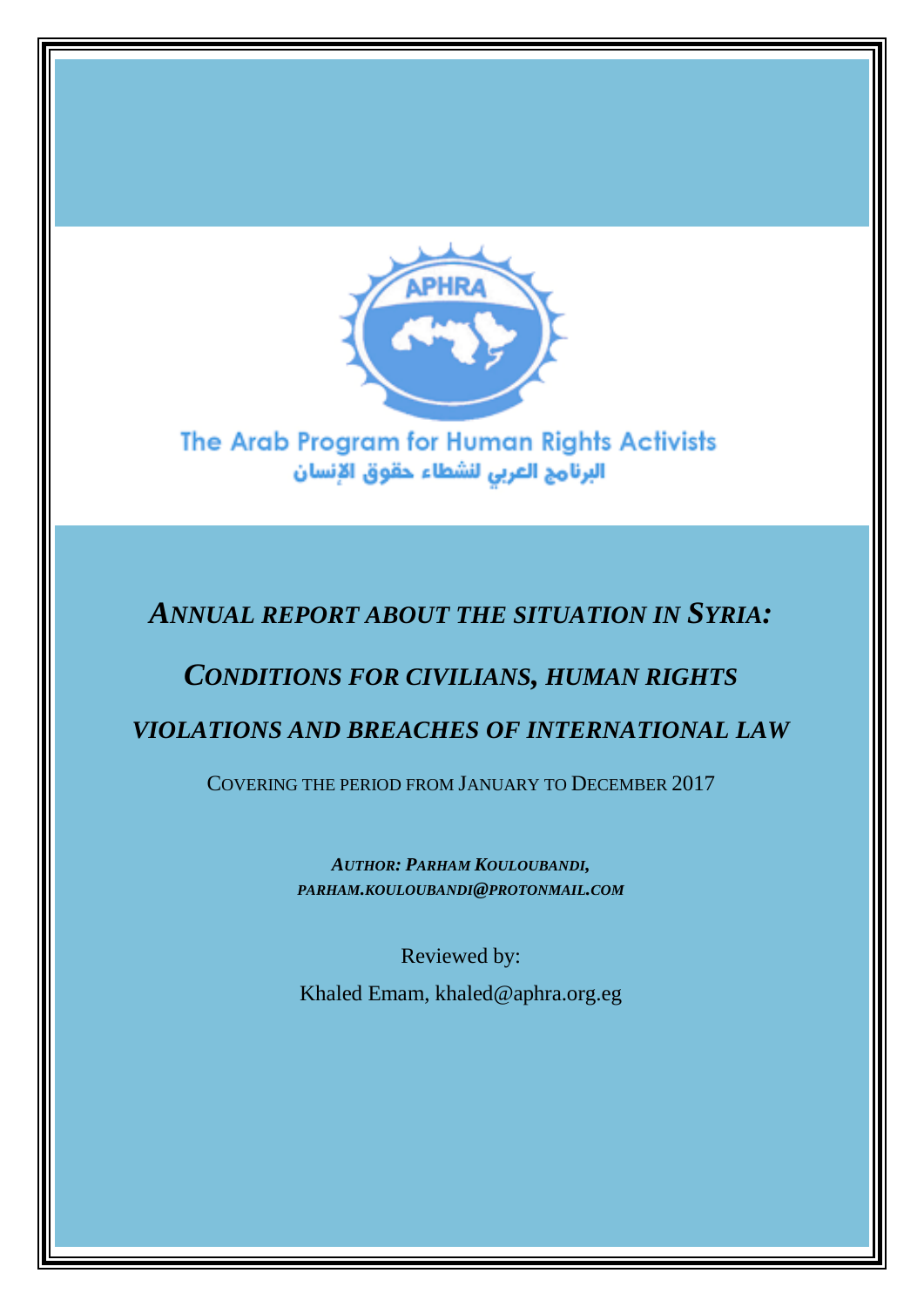#### **Executive Summary**

The following report examines the circumstances and conditions civilians in Syria had to live in during 2017 and gives an overview over the main violations of international and humanitarian law. By elaborating on their background, the aim of this work is to portray the difficulties and challenges civilians faced during the conflict and to depict the breaches of international law that took place in Syria. The report is thus meant to help the international community and political actors in understanding the detrimental effects of the war on the life of civilians and to offer approaches on how to respond more impactfully to them.

#### Key findings:

- o The majority of violations and breaches of international law were connected to military warfare that rather saw an escalation than de-escalation in the past months. Ending the war is therefore imperative as the situation will otherwise only aggravate more in the near future.
- o However, certain violations were not part of conventional warfare, like chemical attacks, sieges and bombings. Their perpetrators need to be pressured by the international community and their actions impartially investigated.
- o Civilians face thereby a multitude of difficulties due to war and committed breaches of human rights. They are killed or wounded, displaced from their homes, robbed of their livelihood and live in miserable conditions in makeshift camps. Approaches to improve their situation should comprise more responsibility by the conflict parties for their fate, more funding for aid agencies and more commitment for a peaceful solution to the war.
- o Lastly, forced disappearances and oppression of the civil society are flagrant in the whole country. Their cases need to be well documented and put forward to the respective authorities. Without the civil society no sustainable peace can be established, which is why the international community should concentrate its efforts on this issue and include it in all approaches.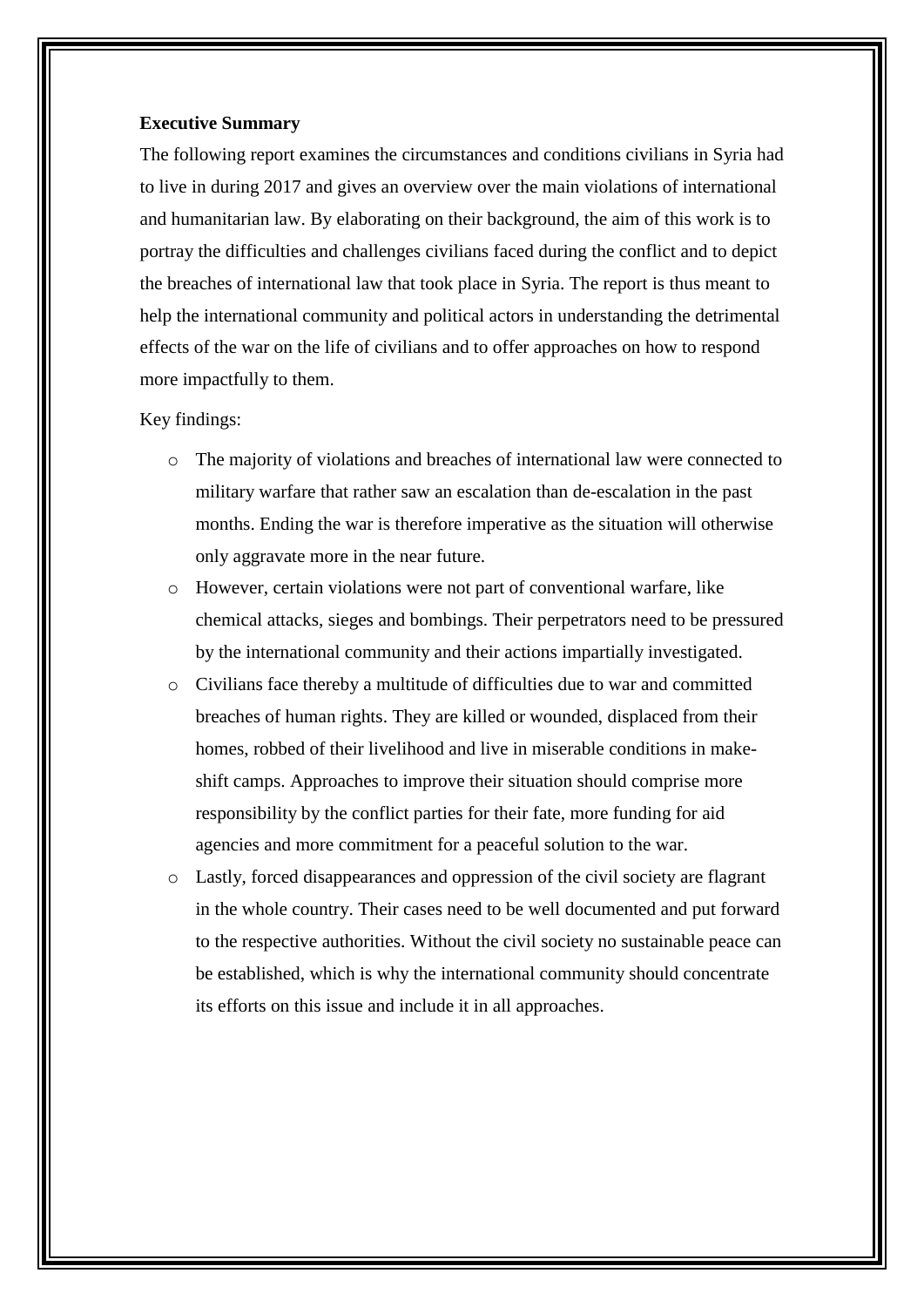#### **I. Introduction**

The Syrian Civil War which took its beginning 2011 with peaceful demonstrations during the Arab Spring, escalated gradually to a full-fetched, multi-dimensional conflict that claimed at least 300.000 lives and displaced nearly 13 million people. With the war raging in the whole country for seven years and the participation of a multitude of state and non-state armed actors, the effects of the fighting on civilians were devastating. Urban battles, aerial bombardments, political oppression and the presence of extremist groups contributed to an extremely worrisome situation for the civilian population that was compounded by a general lack of funding for humanitarian aid programs.

Despite significant political and military shifts in recent months, these didn't convert into any kind of improvement for civilians, in fact, the opposite holds true. 2017, the sixth year of the Syrian Civil War, was marked by a sharp increase in casualties and escalation in violence, with 955 killed civilians only in September of that year. It was additionally, according to UNICEF, the deadliest year for children in the whole conflict. As by international law non-combatants must be protected and excluded from any military operation, these high rates of civilian causalities were accompanied by an accumulation of violations of international conventions and human rights.

With all this happening in the seventh year of the conflict, it becomes clear that the Syrian Civil War won't level off in the near future and that therefore propositions and measures on how to protect civilians and to ensure the adherence to international law are vitally needed to mitigating the effects of the war on civilians. This report aims by detailing the situation for civilians in Syria during 2017 at offering an incentive to this end. This will be pursued through depicting the difficulties civilians faced and through giving an overview of the breaches of international law that occurred in Syria. Both serve in order to enable the international community and policy makers to relate to the general conditions of the civilian population and to comprehend the dynamics in place affecting them. Understanding the issues is in this regard the first step in approaching them which is the purpose of this report.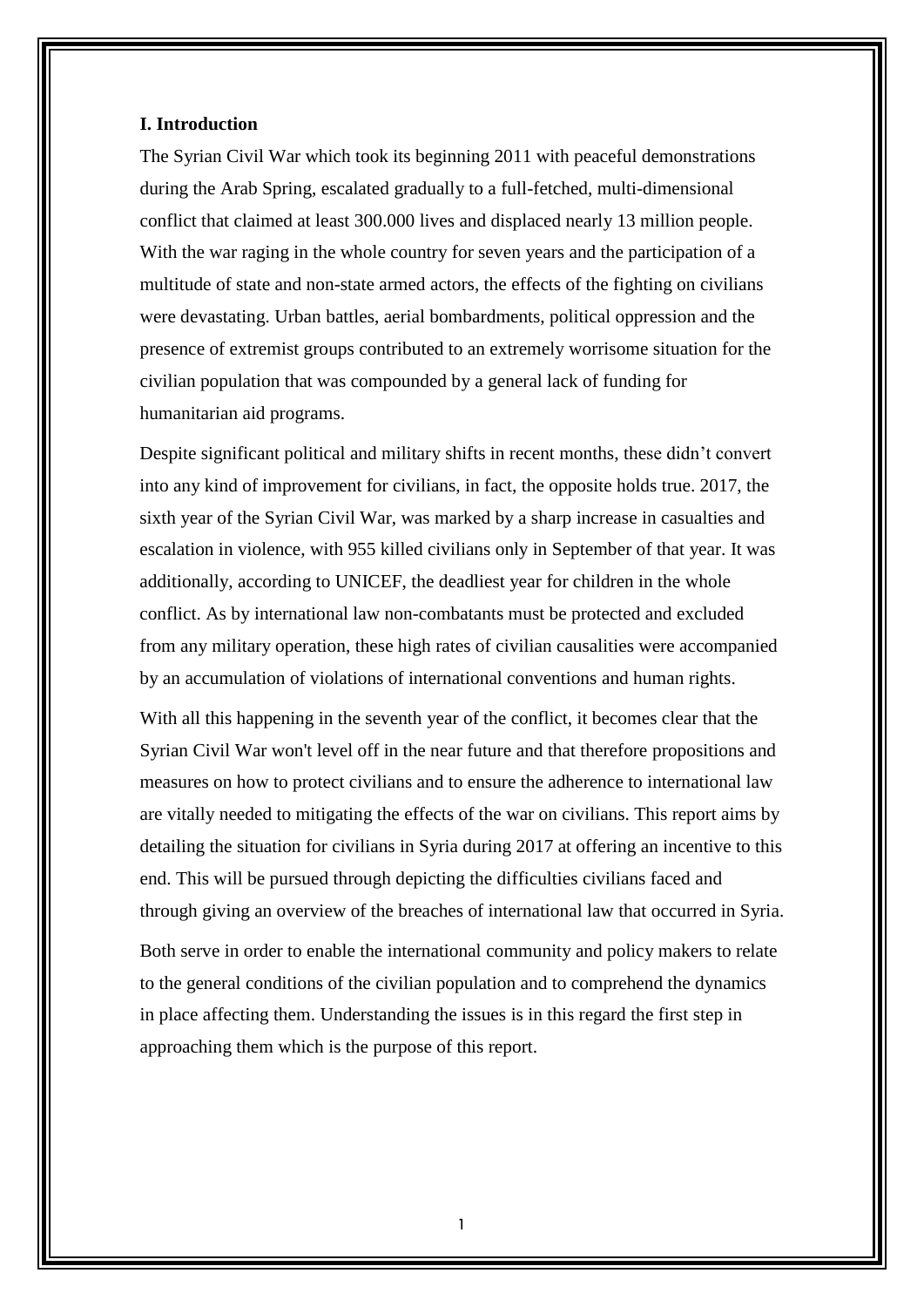#### **II. Civilians in the Syrian Civil War during 2017**

This section will first depict the major events that occurred in Syria in 2017 and eventually outline the impact these had on the civilian population with a focus on international law violations.

#### **II.I The Syrian Civil War in 2017: Major events**

The year 2017 cemented the trajectory the Syrian Civil War entered the years before, that is, a further internalization of the conflict with more intervention by foreign actors, a gradual decline of Syrian opposition groups at the expense of the Syrian government and an escalation of the fight against the extremist group Da'esh. All these developments entailed a degradation of the conditions for civilians and resulted in the death of up to 10.000 civilians.

Despite ongoing peace talks in January 2017 that were preceded by a ceasefire for the whole country, fighting took place in various populated areas, most notably around Wadi Barada. The Syrian government undertook there a military campaign to regain access to a water spring that is used to supply the capital Damascus and was previously cut by the rebels controlling it. After the spring was polluted in December 2016, the Syrian military launched their offensive and captured Wadi Barada shortly after. The contamination of the water well, presenting a serious violation of international law, was attributed to both sides.

The military campaign was thereby accompanied by heavy aerial bombardments and lead to the displacement of up to 50.000 civilians. This was in fact a constantly emerging pattern throughout 2017 in Syria, with battles forcing people to leave their homes, threatening their lives and constituted hence a heavy burden for them. A comparable situation unfolded in February, when the Turkish army spearheaded together with allied Syrian opposition forces a major offensive to capture the northern city of al-Bab from Da'esh that expelled at least 30.000 civilians and killed over 400. Subsequent fighting between various actors in Syria lead to similar events which are in contradiction to humanitarian law that requires conflict parties to protect civilians from indiscriminate attacks and save them from unnecessary displacements.

In that regard, most notably the Four Towns Agreement from March that involved the four Syrian cities Madaya, Zabadani, Kfraya and Foua was a disconcerting development. Firstly, as it relocated all of the inhabitants without having the option to stay, while secondly, all four cities were besieged by different armed actors for two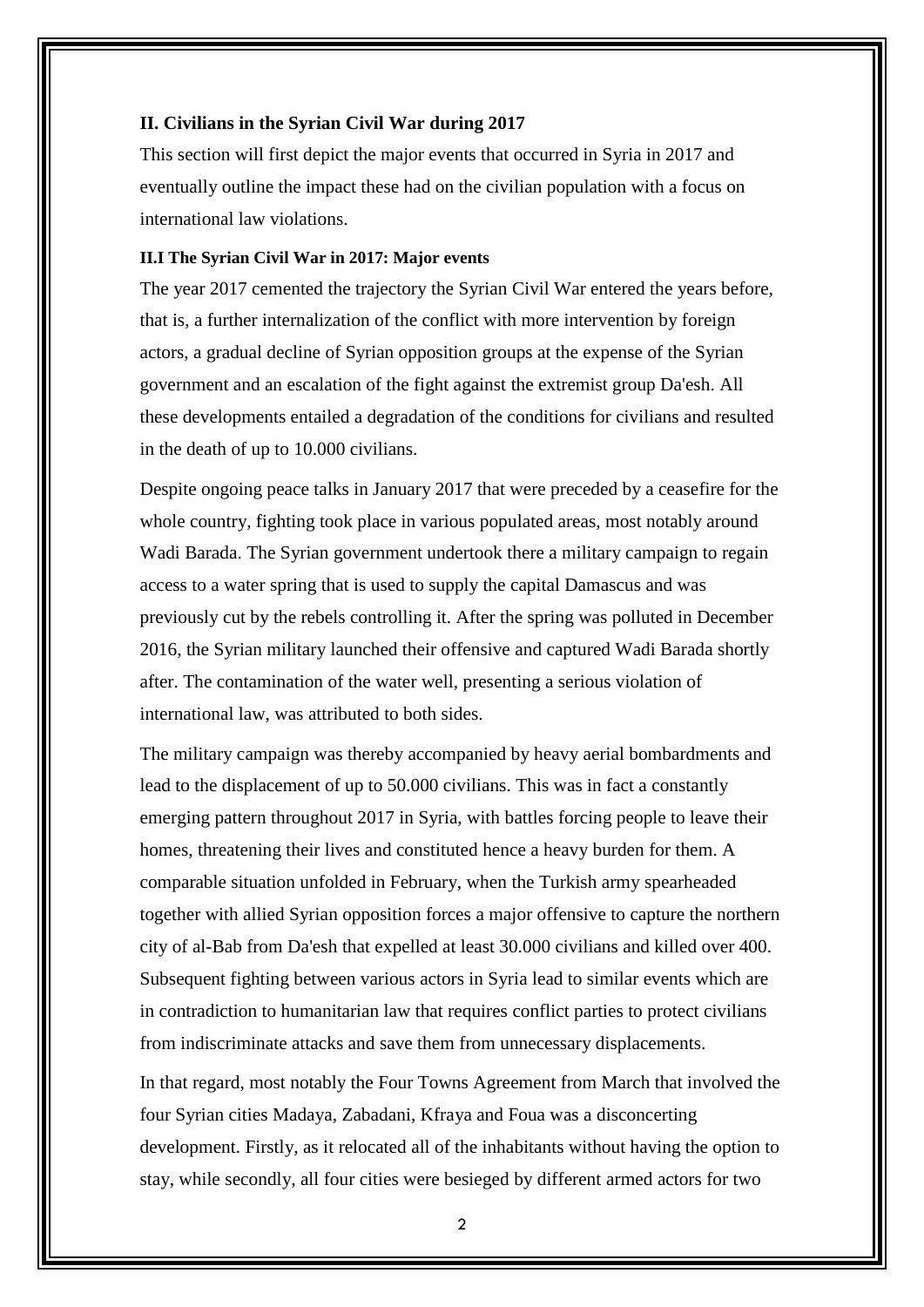years, leading to food scarcity and severe malnutrition. In addition to this, one transportation bus used to evacuate civilians from Kfraya and Foua, was targeted by a car bomb when it stopped on a roadside, claiming 112 lives, the majority of them children. A similar gruesome event occurred shortly after the evacuation deal, when in April chemical gas was dropped in the village of Khan Sheikhoun, killing over 100 people.

These events represented a drastic escalation in violence and significant breaches of international law, that couldn't be contained even after new peace talks were held that saw the establishment of so-called safe zones. These were set for four areas in Syria and were meant to protect civilians from bombings and military offensives, but proved to be not respected by the conflict parties as air campaigns continued, especially in the excluded parts of the country. Only in Mai 150 civilians were killed in two airstrikes in the eastern Syrian cities of al-Mayadeen and al-Bukamal. These occurred as the fight against Da'esh was intensified, when several conflict parties launched campaigns to conquer territory from the group.

Particularly, the offensive to drive Da'esh out of their self-proclaimed capital Raqqa heavily affected civilians and displaced over 200.000. The urban fighting during the campaign, starting in June, was thereby a serious issue, due to airstrikes and collateral casualties that both were exacerbated by Da'esh's use of civilians as human shields. In that context, 167 civilians were killed by aerial bombardments in the city within a few days in August, while fleeing from the fighting turned out to be very strenuous and the supply situation for refugees proved to be only limited. Similar problems arose during the offensive to re-capture the city of Deir al-Zour from Da'esh.

However, these were only the two biggest military campaigns in 2017, smaller ones which focused on villages were as detrimental to civilian lives, despite being less referenced. Thus, Syria saw a sharp spike in casualties during that period that couldn't be curbed by the establishment of a fifth de-escalation zone in the province of Idlib in September. In fact, shortly after its announcement, up to 150 civilians died in subsequent airstrikes targeting the countryside of Aleppo, Idlib and Hama, with 42 villages hit in only one day. These actions continued also after Da'esh lost most of its presence in Syria and was driven out of all bigger cities throughout November. This happened as after the campaign against Da'esh, new ones were launched by different actors within the conflict, so that the war didn't calm at all, it rather shifted.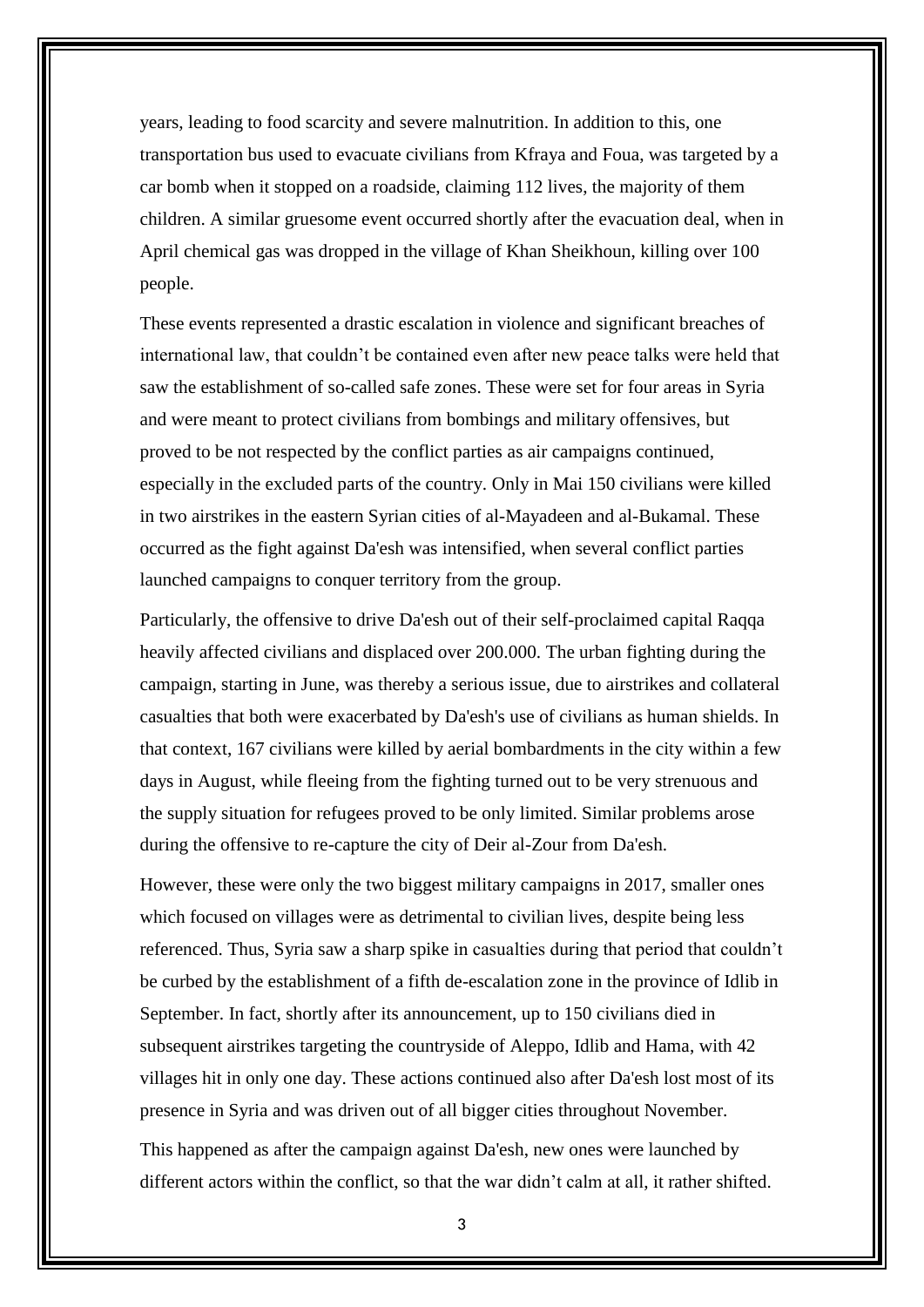In the end of 2017, new offensives were launched in the suburbs of Damascus, Idlib province and northern parts of the country that unfolded in the first months of 2018.

All in all, according to various estimates, over 10.000 civilians were killed in Syria during 2017, while the number of internally and externally displaced rose to over 11 million and people living in besieged areas was around 400.000 as of September.

### **II.II Violations of human rights and international law in Syria**

These developments aggravated the circumstances for civilians in Syria and incorporated various violations of human rights and international law. Based on the previous description of events that took place in Syria in 2017, they are going to be detailed in the following.

The most dominant pattern throughout the conflict was that whenever military offensives were launched, they yielded disconcerting consequences for civilians. A major factor in this regard lies within the eventual displacement of people, who either fled the fighting or were evacuated. One example can be found in the conquest of Raqqa, during which only from April to June 2017 over 150.000 people were forced to leave their homes. The majority of them ended up in make-shift camps with no adequate supplies or medical care.

Although international laws allows armed actors to order the displacement of civilians due to reasons related to the conflict, it is their responsibility to ensure that they receive a decent and proper treatment. Reports from refugee-camps around Raqqa suggested however the opposite, with camps offering only poor conditions. A related issue were the evacuation deals that saw the relocation of the population in a contested area, like the aforementioned Four Towns Agreement, which was found by the United Nations Commission of Inquiry as partially unlawful.

In addition to forced displacement and the relocation to inadequate camps, another significant violation of international norms consisted in the besiegement of various civilian-populated areas, most notably in Eastern Ghouta. These sieges entailed harsh restrictions on the delivery on humanitarian assistance and hence aggravated the supply situation, constituting therefore a troubling breach of humanitarian law that occurred periodically throughout 2017 in Syria.

These events were indirect consequences of launched offensives, it were however direct military actions as well that violated international norms. Aerial bombardments,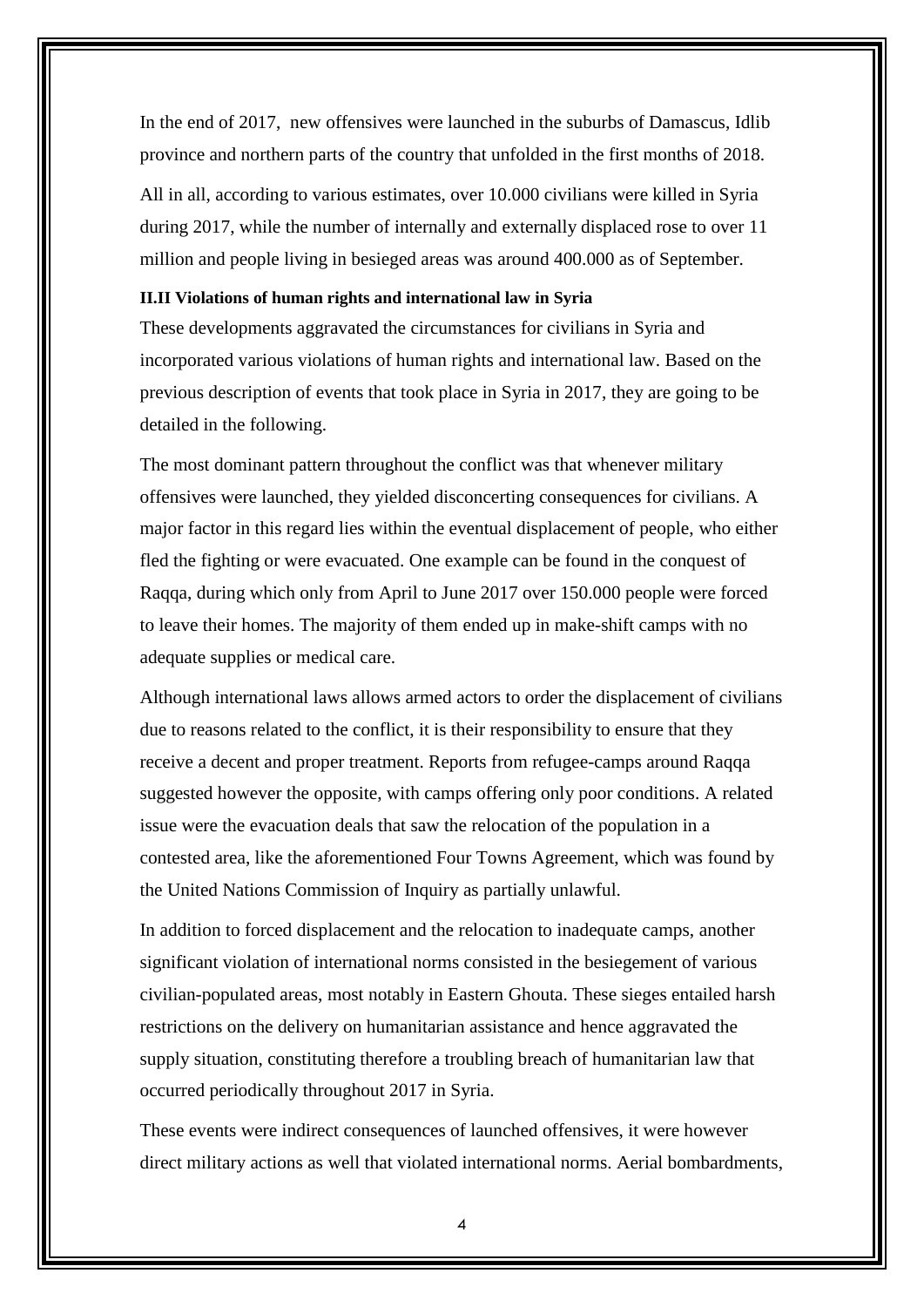the usage of artillery and urban fighting claimed a heavy death tool among civilians and questioned whether the humanitarian imperative to protect the lives of noncombatants was fully applied. At the same time, reports suggest that at several incidents conflict parties used non-combatants as human shields. Following this, civilians repeatedly came under crossfire on various occasions in Syria which explains the high death tool with over 10.000 killed in 2017.

Furthermore, as another direct impact of the fighting, the warfare destroyed or damaged the homes or working places of many people, forcing them thus to relocate and leading to a loss of critical income. Widespread military offensives contributed therefore to the staggering rise of internally and externally displaced people in Syria, counting over 11 million for 2017, while according to numbers of the UN, 13.5 million were in need of humanitarian assistance after losing their livelihood. These numbers are in direct relation to military offensives, which makes the conflict parties responsible for them.

With regards to violations of international norms via military actions, an extraordinary breach consisted in the usage of chemical weapons in Syria. Apart of the beforementioned attack on Khan Sheikhoun, a variety of other cases were documented, in which chemical substances and nerve agents were used against civilians, constituting a horrendous violation of international law. The vast majority of the attacks were perpetrated by the Syrian military, which staged assaults against civilian-populated areas multiple times throughout the conflict. These happened in a manner, which has been described as systematic and a mean of psychological warfare by observers.

Another important issue concerned bombing and suicide attacks that targeted noncombatants, like the incident during the Four Towns Agreement. Some of them had thereby a sectarian background, as one bombing at a religious shrine that killed over 40 people. They were mostly conducted by Da'esh and to a smaller extent by extremist opposition forces, aiming directly at terrorizing the public and sowing ruptures in the society.

Another major burden on the lives of civilians that accounted for a serious violation of human rights were arbitrarily arrests and forced disappearances, as it happened throughout the country on a regular base. Only in 2017, according to estimations, over 4.000 people were detained, while the number of disappeared ranked in the tens of thousands. In addition to that, demonstrations were suppressed and protestors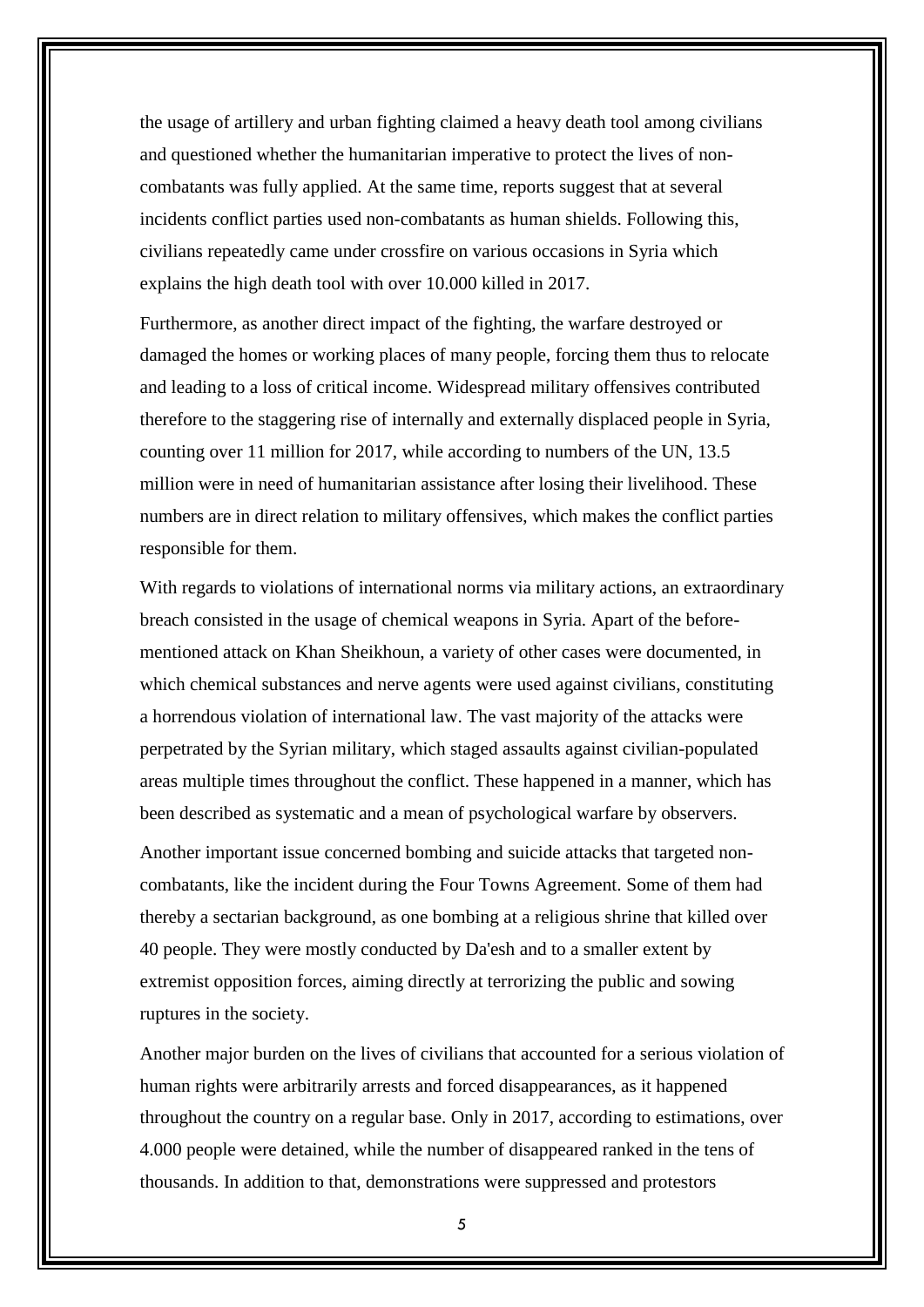imprisoned in several cases. This affected political activists and journalists who spoke out against the authorities and lead to a very restricted environment beset by outspread oppression in the country.

The main perpetrators of these acts were thereby the Syrian security forces who stifled dissents and any form of opposition through arbitrary arrests, mistreatment in prison facilities and systematic torture. In that regard, many families are left clueless about the faith of their loved ones who disappeared months to years ago.

#### **II.III Recommendations for the international community**

Based on the elaborations on the breaches of international law and human rights in Syria, this section will outline recommendations for political actors and the international community on how to react to them.

A substantial portion of the depicted violations were in direct relation to warfare. Aerial campaigns and usage of artillery, destruction of the cities with the perishing of livelihoods and displacement were all major factors that had a severe impact on civilians, violating their human rights either directly or indirectly. Pursuing therefore a non-military solution to the war that puts an end to the fighting is the first and most important imperative for the international community. Only an established peace can prevent these from taking place.

However, there are caveats to this: While displacement and civilian casualties in the course of military offensives may be covered by international law under certain circumstances and can therefore merely be stopped by an end of hostilities, other raised issues require a separate dealing. The usage of chemical weapons and bombing attacks are by no means part of conventional warfare and need thus to be condemned with the upmost seriousness. Parties resorting to this kind of actions have to be pressured and exhorted by the international community using political and diplomatic means, while impartial investigations need to be set in place to fully examine the incidents and identifying the culprits. A halt of these actions would alleviate, although to a certain extent only, the impact of the war and improve slightly the conditions of international law in Syria.

Connected to this issue are sieges as they have been used throughout the war and constitute a blatant breach of international norms. Various parties restricted via sieges supplies or trapped the population, worsening purposefully the humanitarian situation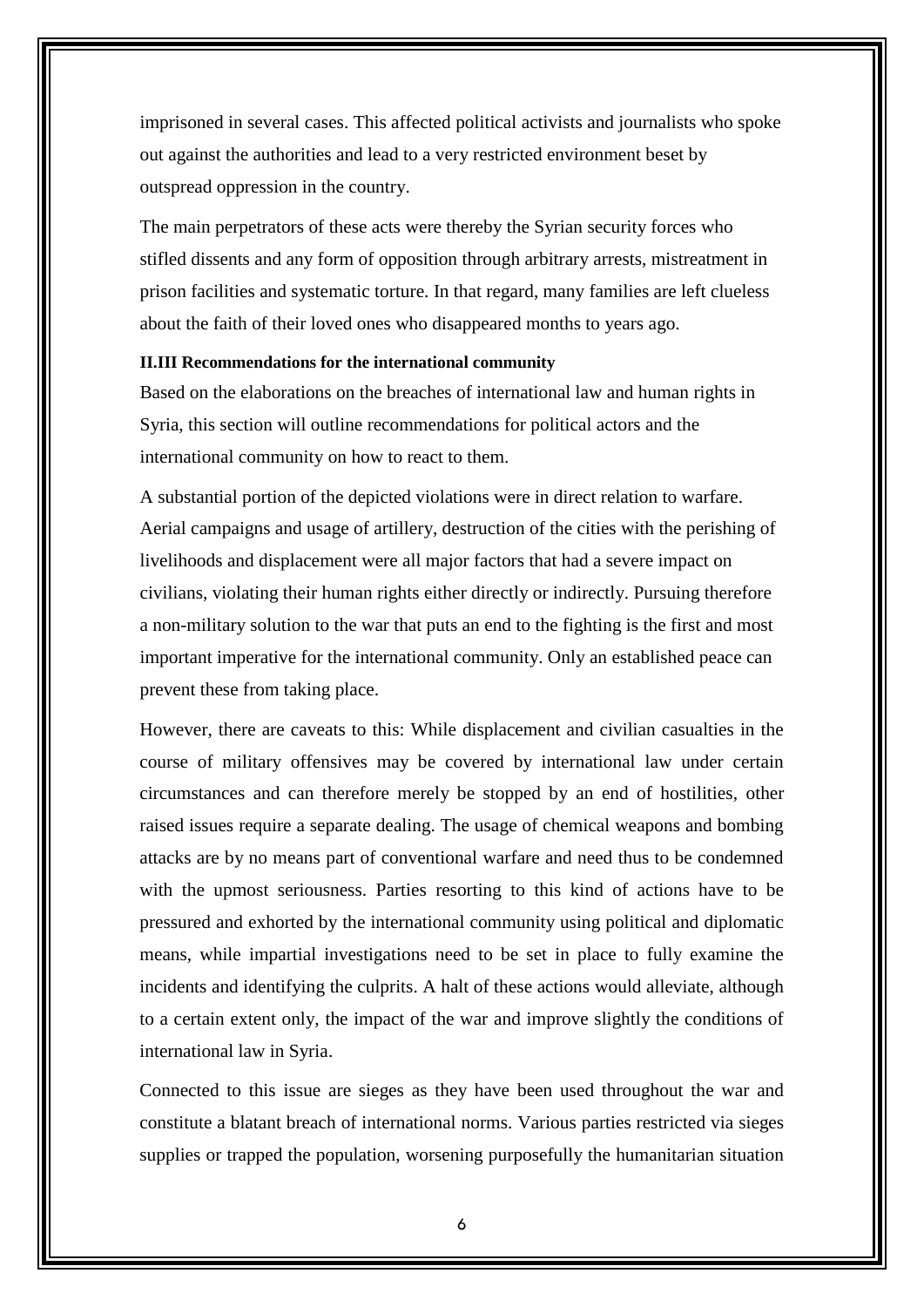in those areas. The international community needs to make it clear that all actors are obliged under international law to provide unlimited access to food and medical treatment, while those parties who used civilians as human shields and prevented them from fleeing, need to be condemned at the same time. Military offensives that do not include sieges on contested areas and incorporate safe passage for non-combatants to flee the fighting scene, would contribute to lessen the immense death tool among civilians and enhance the conditions for them.

While displacements may be allowed under international law, it has to be ensured that when these take place, they are in conformity to norms. Thus, they should only occur for military reasons and include the opportunity for the people to return to their homes. Several evacuation deals weren't lawful, as observers have concluded, so it is crucial to deal with this issue. By using international supervisors during the evacuation and facilitating exchange with relief agencies, the detrimental impact of displacement can be alleviated.

This can be further pursued by improving the situation in camps for displaced persons. The international community needs to make it clear to the conflict parties that it is first their obligation under international law to preserve civilians and vital infrastructure during military campaigns, and second that fleeing people lie under their responsibility and therefore need to be taken care of by the respective parties. By allocating more funds to humanitarian efforts and coordinating closer with the related agencies, the camps can offer a more decent and proper living that doesn't violate basic human rights and deprive people of their dignity.

A last aspect concerns the widespread oppression of the civil society and journalists in Syria. The international community needs to set-up and fund impartial bodies to investigate independently these issues and to document them, while applying pressure at the conflict parties using this kind of actions. It is an important component of any peace effort to have a civil society that can strengthen and advance it. Allowing therefore civilians to participate in the political sphere and to accompany peacebuilding and reconciliation approaches without fearing detention and repression is imperative. Thus, the international community has to put great emphasis in this issue by raising it excessively, especially in front of the Syrian government, as the main oppressor of the civil society.